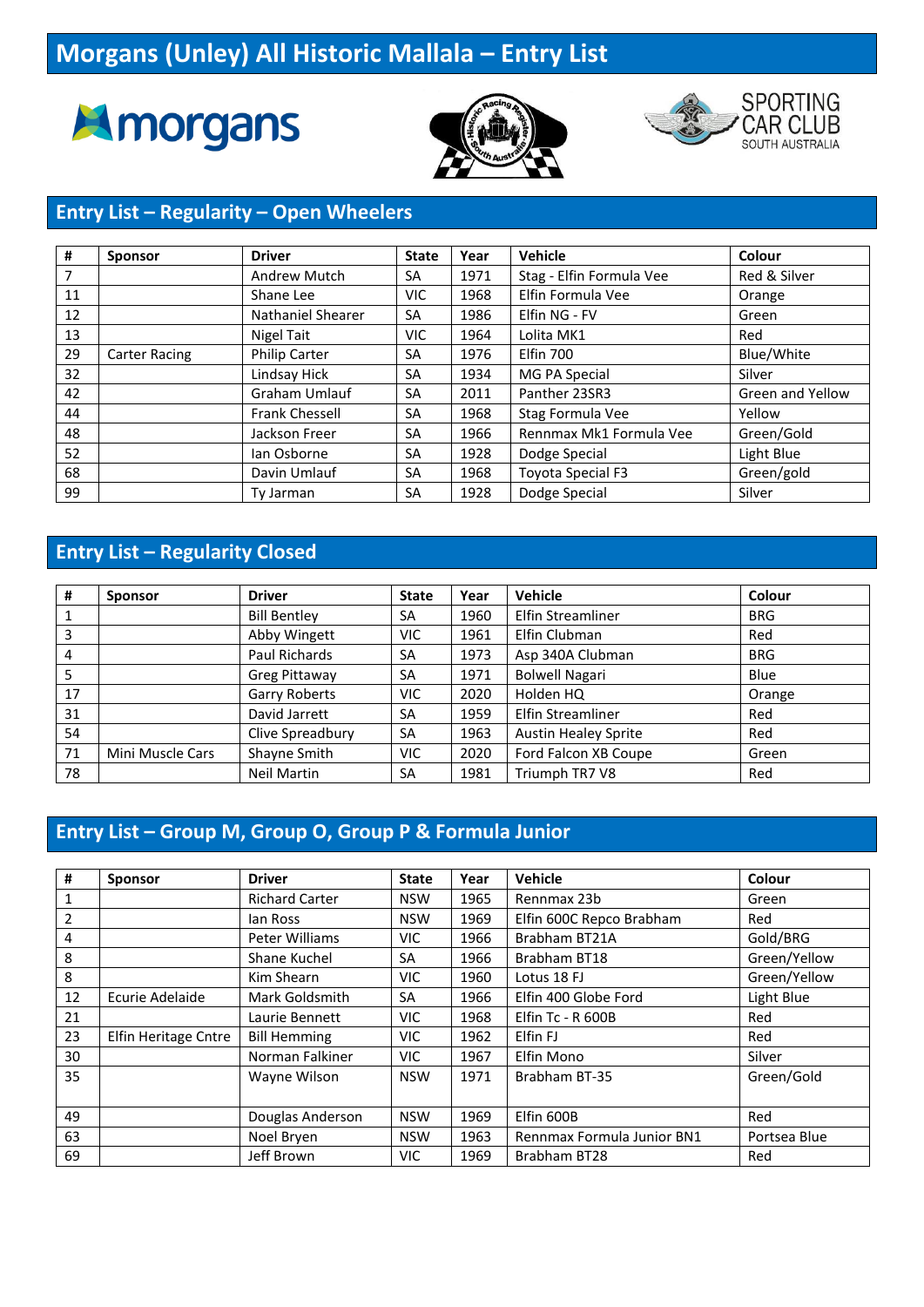## **Entry List – SuperSprint – Historic Sports Sedans**

| #              | <b>Sponsor</b>                          | <b>Driver</b>        | <b>State</b> | Year | Vehicle               | Colour             |
|----------------|-----------------------------------------|----------------------|--------------|------|-----------------------|--------------------|
| 4              |                                         | Alistair Brown       | SA           | 1969 | Datsun 1000           | Yellow             |
| 6              |                                         | <b>Richard Ward</b>  | <b>WA</b>    | 1967 | <b>Fiat Abarth</b>    | <b>Brown</b>       |
| $\overline{7}$ |                                         | <b>Nathan Mills</b>  | SA           | 1973 | Datsun 1200           | Red and White      |
| 10             |                                         | <b>Warren Colley</b> | <b>VIC</b>   | 1970 | <b>Holden Torana</b>  | White/Red          |
| 12             |                                         | Peter Teague         | <b>VIC</b>   | 1970 | Ford Escort           | <b>Black</b>       |
| 17             |                                         | Simon Pfitzner       | SA           | 1976 | Mercedes 450 SLC      | Red                |
| 25             | <b>Ashbys Electrical</b>                | <b>Ernie Corry</b>   | <b>VIC</b>   | 1964 | Holden EH Sedan       | <b>Blue Silver</b> |
| 26             |                                         | Jason Maros          | <b>VIC</b>   | 1972 | Chrysler Charger      | Red                |
| 27             |                                         | <b>Bevan Edmunds</b> | <b>VIC</b>   | 1962 | Anglia 105E           | Red/Blue           |
| 31             |                                         | Stephen Jarrett      | SA           | 1965 | Morris Cooper S       | Maroon             |
| 36             |                                         | Myles Bond           | SA           | 1980 | Datsun Stanza Coupe   | White              |
| 37             | <b>Carter Property</b>                  | Charlie Carter       | SA           | 1963 | Ford Anglia           | Yellow             |
| 38             |                                         | <b>Barry Bray</b>    | <b>VIC</b>   | 1985 | Nissan Gazelle        | White              |
| 40             |                                         | Stephen Rooke        | <b>VIC</b>   | 1964 | Morris Cooper         | Green/Yellow       |
| 41             | Pfitzner<br><b>Performance Gears</b>    | lan Baird            | <b>VIC</b>   | 1957 | Austin A30            | Limelight          |
| 64             |                                         | <b>Bruce Coombe</b>  | QLD          | 1964 | Ford Falcon           | White              |
| 68             | Old Car Radios Fixed                    | Mark Sully           | <b>VIC</b>   | 1970 | Holden LC Torana      | Orange             |
| 69             |                                         | Larry Kavanagh       | SA           | 1970 | Holden Torana GTR-XU1 | Red/ White         |
| 78             | Doug Clark Toyota<br>Johnson Motorsport | Damian Johnson       | <b>VIC</b>   | 1982 | Toyota RA40 Celica GT | Red                |
| 83             | <b>Tuff Mounts</b>                      | Jason Waye           | SA           | 1981 | <b>Ford Cortina</b>   | Red                |
| 86             | Lang Lang Auto                          | <b>Tim Craig</b>     | <b>VIC</b>   | 1970 | Ford Capri GT         | Green              |
| 89             |                                         | Glenn Gerstel        | QLD          | 1985 | Mazda RX7             | White              |
| 91             |                                         | Rodney Wood          | <b>VIC</b>   | 1956 | Holden FJ             | Red/Green          |
| 93             | Money Sponge                            | <b>Scott Ball</b>    | <b>VIC</b>   | 1963 | Morris Mini 850       | White              |
|                | Motorsport                              |                      |              |      |                       |                    |
| 179            | Pfitzner<br><b>Performance Gears</b>    | Graham Boulter       | SA           | 1956 | Austin A30            | Blue               |

### **F5000 & Formula Holden**

| #   | <b>Sponsor</b>        | <b>Driver</b>          | <b>State</b> | Year | <b>Vehicle</b>     | Colour            |
|-----|-----------------------|------------------------|--------------|------|--------------------|-------------------|
| 2   |                       | <b>Grant Doulman</b>   | <b>NSW</b>   | 1988 | Shrike NB89H       | Red               |
| 11  | Elfin Heritage Centre | <b>Bill Hemming</b>    | <b>VIC</b>   | 1977 | Elfin MR 8         | Orange/White      |
| 15  | Self                  | David Crabtree         | <b>VIC</b>   | 1973 | March F5000        | White/Orange/Blue |
| 43  | Tyreplus              | Rodney Carroll         | <b>NSW</b>   | 1968 | Lola T140          | Orange/White      |
| 49  | <b>CRD Motorsport</b> | Rohan Carrig           | VIC.         | 1990 | Hocking 901        | White/Yellow      |
| 69  | Koala Car Rentals     | <b>Brenton Griguol</b> | <b>SA</b>    | 1969 | Lola T142          | Yellow            |
| 74  |                       | Dean Camm              | VIC          | 1974 | Chevron B24        | <b>Black</b>      |
| 99  |                       | Robert Splatt          | <b>VIC</b>   | 1973 | March F5000 73/15A | Blue              |
| 111 | Ansett                | Mike Glynn             | <b>VIC</b>   | 1977 | Elfin MR8-BC       | Orange/White      |





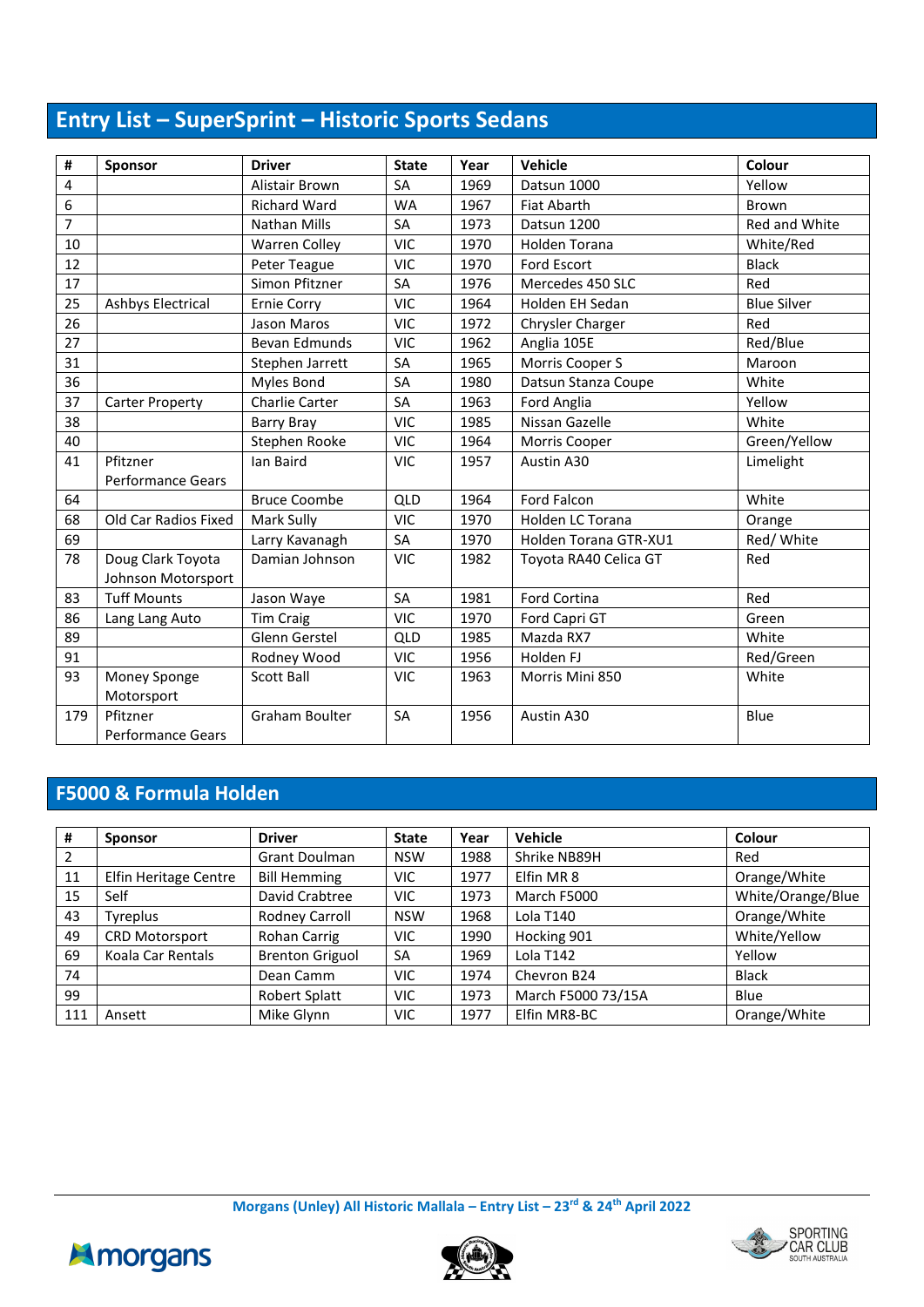## **SuperSprint Group 2**

| #   | <b>Sponsor</b>             | <b>Driver</b>             | <b>State</b> | Year | Vehicle                      | Colour      |
|-----|----------------------------|---------------------------|--------------|------|------------------------------|-------------|
| 5   |                            | John Davies               | <b>SA</b>    | 1986 | Commodore VL Group A Replica | White/Blue  |
| 6   |                            | Malcolm Miller            | <b>SA</b>    | 1971 | <b>Elfin 360</b>             | Blue        |
| 8   | Classic Wheels Aus         | Cameron Smith             | <b>VIC</b>   | 1974 | Porsche 911 IROC             | Blue        |
| 39  |                            | <b>Gregory Menzies</b>    | VIC.         | 1960 | Jaguar Mark 2                | Yellow      |
| 68  |                            | <b>Christopher Bailey</b> | <b>SA</b>    | 1996 | Mitsubishi Mirage            | Silver      |
| 69  |                            | <b>Martin Ball</b>        | SA           | 1982 | Rover SD1                    | White/Green |
| 87  |                            | Brendan Todd              | <b>SA</b>    | 1963 | Mallock U2 MK6               | Red         |
| 91  |                            | Ronald Guppy              | <b>SA</b>    | 1972 | Alfa Romeo Gtv GTV105 2000   | Red         |
| 93  |                            | Troy Zytveld              | <b>SA</b>    | 1985 | Nissan Bluebird              | Silver      |
| 198 | <b>SR Developments</b>     | Sean Rowlands             | SA           | 1987 | Shelby Cobra Replica         | Blue        |
| 721 | Roof Seal                  | David Tye                 | SA           | 1972 | Lotus Elan                   | White       |
| 860 | <b>Tinkering On Toyota</b> | Joseph Nathan             | <b>NSW</b>   | 1968 | Toyota KE15 Corolla Sprinter | White       |

## **Group Q / Group R / Formula Ford**

| #              | <b>Sponsor</b>            | <b>Driver</b>         | <b>State</b> | Year | <b>Vehicle</b>      | Colour          |
|----------------|---------------------------|-----------------------|--------------|------|---------------------|-----------------|
| $\overline{2}$ |                           | Melissa Ford          | SA           | 1964 | Mallock U/2 Clubman | Green           |
| 4              |                           | Sean Mullins          | SA           | 1986 | Van Diemen RF86     | Yellow          |
| 8              | Kelly Racing &            | <b>Grant Kelly</b>    | <b>VIC</b>   | 1981 | Tiga SC-81          | Green           |
|                | Restoration               |                       |              |      |                     |                 |
| 11             |                           | <b>Matthew Scott</b>  | <b>VIC</b>   | 1970 | Elfin 600           | Orange/Green    |
| 16             |                           | Scott Blake           | <b>SA</b>    | 1984 | <b>Reynard FF</b>   | Gold            |
| 20             |                           | Glen Woodforde        | SA           | 1983 | Reynard FF83        | Red/White       |
| 23             |                           | Peter George          | <b>VIC</b>   | 1983 | Lola T642A          | Red             |
| 25             | <b>SASCAR Engineering</b> | <b>Guy Chick</b>      | <b>SA</b>    | 1974 | ASP 340C Clubman    | Red             |
| 29             |                           | Malcolm Boyd          | <b>NSW</b>   | 1979 | Elfin 792           | Orange/White    |
| 32             |                           | Sean Whelan           | SA           | 1989 | Van Diemen RF89     | Blue/Orange     |
| 33             | Castrol/GPH Group         | Graeme Hughes         | VIC          | 1993 | Prosport LM3000     | White/Green/Red |
| 35             | Auld Tyme Auto            | Warwick Foletta       | <b>VIC</b>   | 1975 | Van Diemen RF75     | Oxford Blue     |
|                | Restoration               |                       |              |      |                     |                 |
| 37             | <b>Valley Power</b>       | Benjamin              | SA           | 1988 | Van Diemen RF88     | White           |
|                | Equipment                 | McNamara              |              |      |                     |                 |
| 41             |                           | Neil Richardson       | SA           | 1986 | Van Diemen RF86     | Blue            |
| 45             | <b>Bruce Connolly</b>     | <b>Bruce Connolly</b> | <b>NSW</b>   | 1987 | Elwyn B             | Black/Orange    |
| 47             |                           | <b>Blake Miller</b>   | SA           | 1976 | Elfin B             | Orange          |
| 48             |                           | Andrew Ford           | SA           | 1974 | Birrana 274         | Yellow          |
| 49             | Clare Williamson          | Keith Williamson      | SA           | 1981 | Farrell Clubman     | Torquoise       |
| 59             |                           | Kevin West            | <b>VIC</b>   | 1967 | Grantinni B         | Blue            |
| 81             |                           | <b>Michael Clarke</b> | SA           | 1985 | <b>Farrell FA81</b> | Green           |





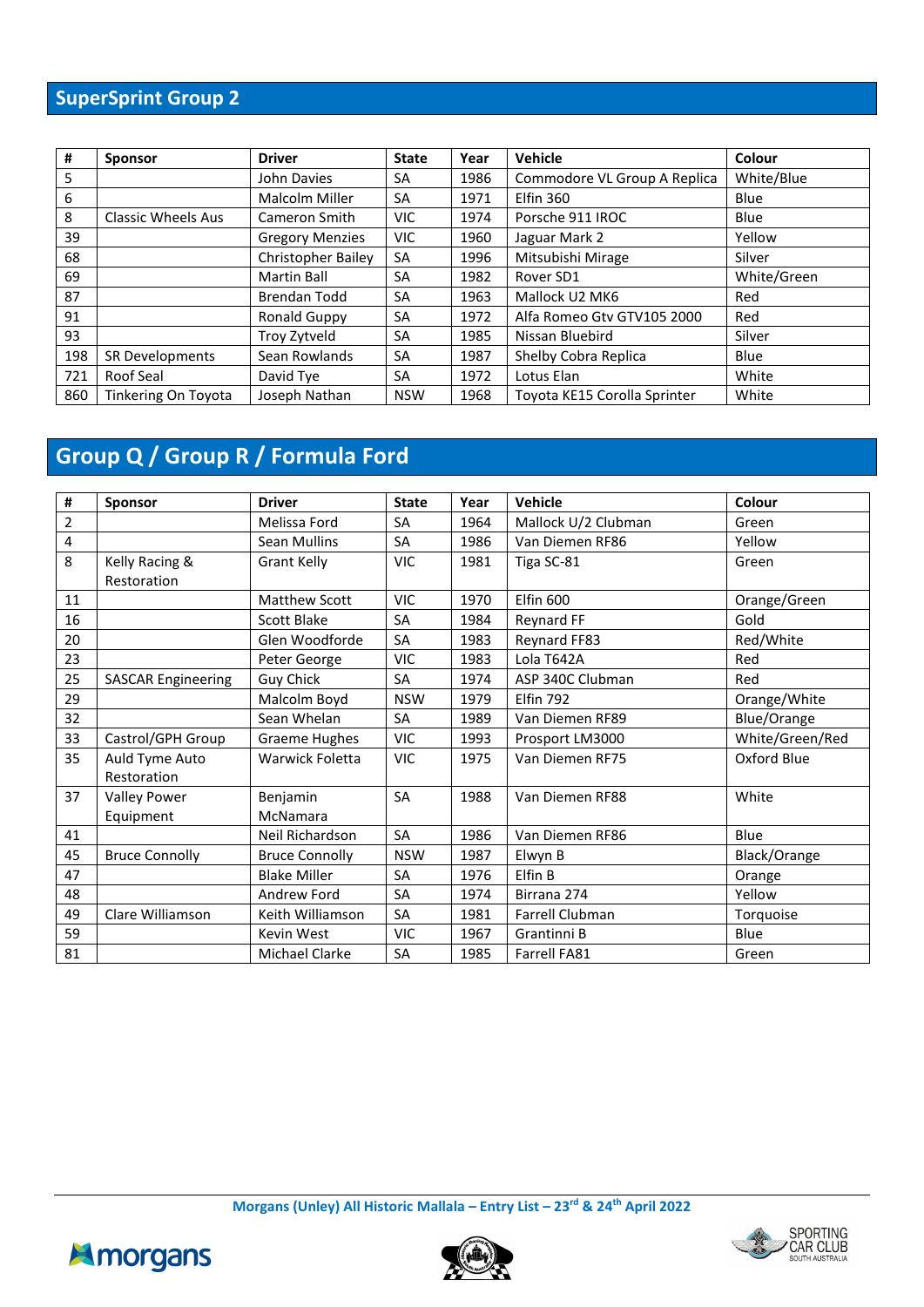## **Entry List – Group K & Group L**

| #   | <b>Sponsor</b>     | <b>Driver</b>        | <b>State</b> | Year | <b>Vehicle</b>                | Colour    |
|-----|--------------------|----------------------|--------------|------|-------------------------------|-----------|
| 2   |                    | Derek Foster         | <b>SA</b>    | 1952 | Cooper Mk6                    | Red       |
| 7   | All About Cars     | Christopher Frost    | SA           | 1938 | Hartwig Fargo Special         | Red       |
| 11  | Self               | Michael Shearer      | SA           | 1930 | Ford Model A                  | White/Red |
| 15  |                    | Max Pegram           | VIC.         | 1960 | Gemini Ford Mk11 FJ           | Red       |
| 17  |                    | Shane Bowden         | VIC.         | 1960 | Lolus Lotus 11 replica        | Green     |
| 21  |                    | Stephen Denner       | VIC.         | 1951 | Cooper Mk. V T16              | Blue      |
| 26  |                    | <b>Brian Simpson</b> | VIC.         | 1955 | Cooper J.A.P. Mk9             | Red       |
| 55  |                    | Gary Brock           | <b>SA</b>    | 1939 | Oldsmobile Special            | Cream     |
| 57  |                    | <b>Barry Bates</b>   | <b>NSW</b>   | 1962 | <b>Thompson Special</b>       | Red       |
| 80  |                    | Andrew Box           | <b>SA</b>    | 1937 | Dodge Special 2 seater racing | Red       |
| 95  |                    | Daniel Jeffries      | SA           | 1960 | Elfin Streamliner             | Red       |
| 162 | Marque Restoration | <b>Gerard Miller</b> | <b>SA</b>    | 1939 | <b>Plymouth Special</b>       | Green     |
|     | & Motor Repair     |                      |              |      |                               |           |

## **Group N & Group S**

| #   | <b>Sponsor</b>                      | <b>Driver</b>           | <b>State</b> | Year | <b>Vehicle</b>             | Colour            |
|-----|-------------------------------------|-------------------------|--------------|------|----------------------------|-------------------|
| 3   |                                     | Joshua Axford           | <b>SA</b>    | 1972 | Ford Escort RS1600         | Blue/Silver       |
| 4   |                                     | <b>Kirk Davis</b>       | <b>SA</b>    | 1971 | Mazda RX2                  | Blue              |
| 7   | <b>Stonewell Racing</b>             | Evan Gobell             | <b>SA</b>    | 1972 | Holden Torana XU1          | Orange            |
| 8   |                                     | Alan Dyer               | <b>VIC</b>   | 1954 | Holden FJ                  | Red               |
| 22  |                                     | <b>Stuart Barnes</b>    | SA           | 1964 | Ford Cortina GT            | Red               |
| 23  |                                     | lan Pringle             | <b>SA</b>    | 1964 | Morris Cooper S            | Green/White       |
| 24  |                                     | <b>Richard Harris</b>   | <b>SA</b>    | 1964 | Morris Mini Cooper S       | Green             |
| 25  | <b>Historic Rcg Garage</b>          | Kym Burton              | <b>SA</b>    | 1971 | <b>Ford Falcon</b>         | Vermilion Fire    |
| 41  | <b>Torque Racing Brake</b><br>Fluid | <b>Brett Munns</b>      | <b>SA</b>    | 1971 | Holden Torana GTR XU1      | Silver/Black      |
| 48  |                                     | Mark Blyfield           | <b>SA</b>    | 1972 | Holden Torana GTR XU-1     | Tangerine         |
| 55  | <b>Team Two Tone</b>                | <b>Robert Ford</b>      | <b>SA</b>    | 1964 | Morris Cooper S            | White/Black       |
| 56  |                                     | John Dalcollo           | <b>SA</b>    | 1972 | Datsun 240Z                | White             |
| 68  |                                     | Geoffrey Davis          | SA           | 1971 | Mazda RX2                  | Blue              |
| 69  | Serge De Luca                       | <b>Bradley De Luca</b>  | <b>SA</b>    | 1964 | Ford Cortina GT            | Blue              |
| 72  |                                     | Philip Barrow           | <b>VIC</b>   | 1955 | Holden FJ                  | Green             |
| 77  | Dave Armstrong Mtrs                 | Jason Armstrong         | <b>SA</b>    | 1964 | Morris Cooper S            | Red/Black         |
| 86  |                                     | Jonathan French         | SA           | 1963 | Morris Cooper S            | Blue              |
| 88  | <b>Atkins Automotive</b>            | Paul Atkins             | SA           | 1964 | Ford Cortina GT            | White             |
| 93  |                                     | Justin Elvin            | SA           | 1964 | <b>BMC Morris Cooper s</b> | White/Maroon roof |
| 179 | <b>Torque Racing Brake</b><br>Fluid | <b>Donald Costelloe</b> | <b>SA</b>    | 1964 | Holden EH                  | Green/White       |

**Morgans (Unley) All Historic Mallala – Entry List – 23rd & 24th April 2022**